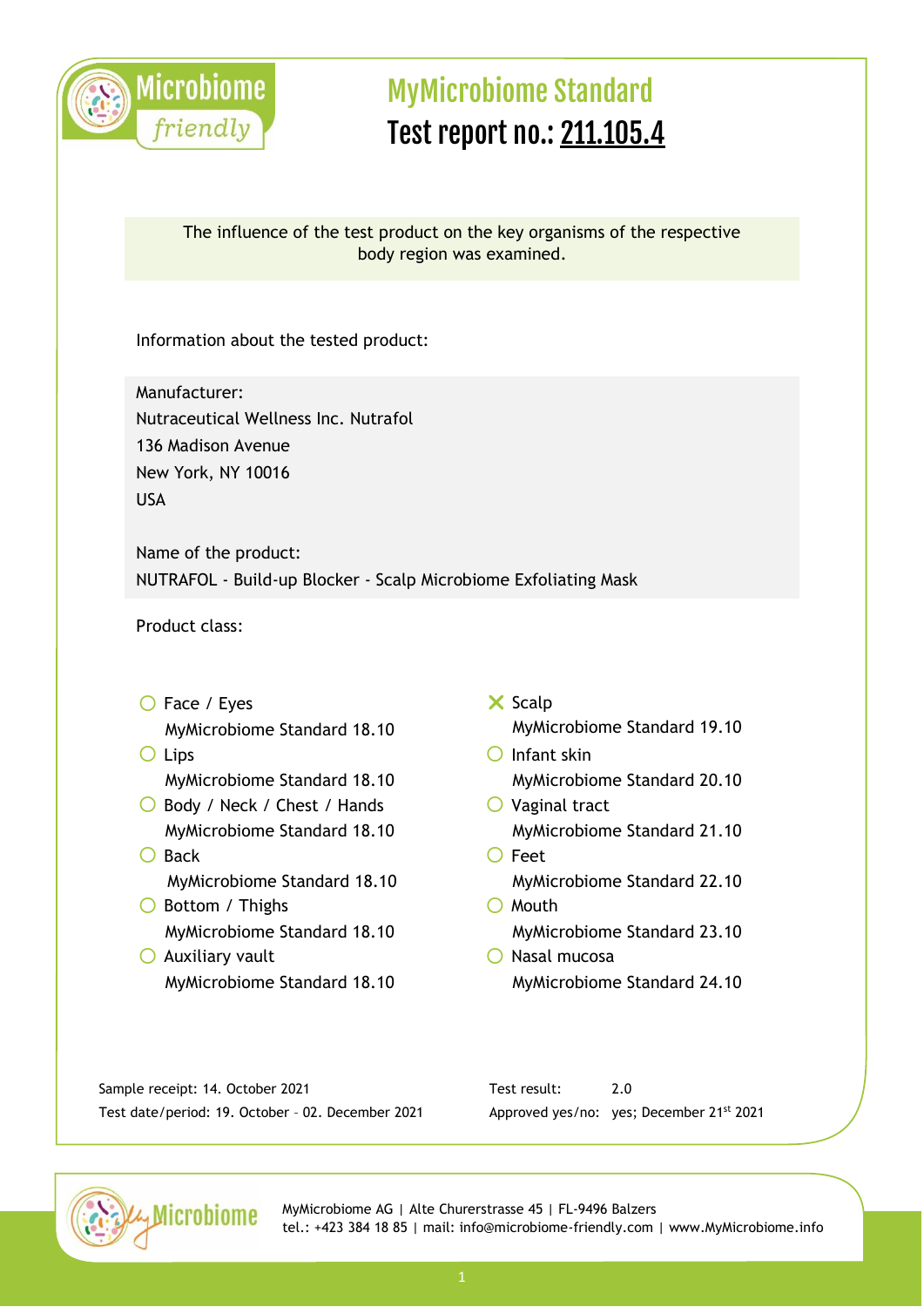

### Test description

The MyMicrobiome Standard evaluates cosmetic and personal care products, that encounter the skin or mucous membrane, in terms of their influence on the microbiome located at a specific body site.

An intact skin microbiome has a fundamental influence on skin health. Products which are to be skin-friendly must also be Microbiome-friendly in order not to unbalance the skin of the user.

The MyMicrobiome Standard evaluates the influence of cosmetic and personal care products on the microbial key players of a specific skin or mucous membrane area. The human microbiome is very individual from person to person.

Each area, however, harbors a characteristic composition of bacteria, viruses and fungi. The test examines the products influence on the key organisms typical for each skin area and thus offers a standardized procedure.

### Various aspects are examined:

The microbial quality of the product.

### The influence of the product on the natural, healthy skin balance.

The skin-commensal bacterium *Staphylococcus epidermidi*s keeps the skin with antimicrobial peptides (socalled bacteriocins) and pH adjustments healthy and keeps skin-harmful germs such as *Staphylococcus aureus* in check. The product should not disturb this balance between skin-friendly and skin-harmful bacteria. This sensitive balance is investigated in conjunction with the product.

#### The influence of the product on the bacterial diversity of the specific body region.

Each body region is colonized by a certain microbial composition. For a healthy skin it is particularly important to maintain this biodiversity. The influence of the product on the respective microbial mixture is examined in the test. The aim is to find as many key organisms as possible after contact with the product.

### The influence of the product on the growth behavior of the microbes of the specific body region.

In addition to the diversity of the specific microbiome, the growth or number of different key organisms should not be influenced by the product. This is investigated in a skin-product contact model. The key organisms are brought into direct and indirect contact with the product and their growth is observed.

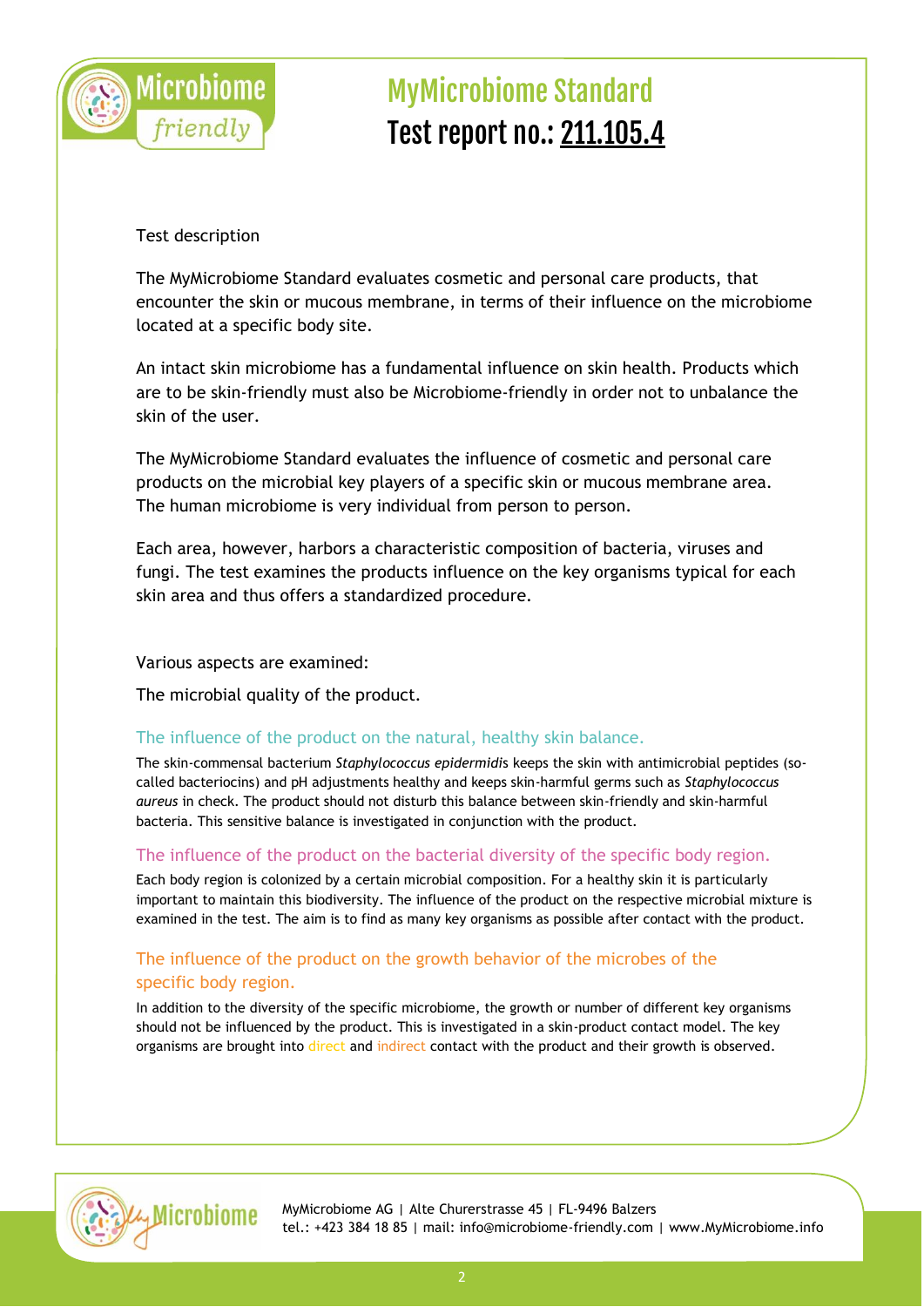

### Results

### The microbial quality of the product.

The prerequisite for the test for microbial friendliness is the microbiological quality of the product. The following table contains the limit values that must be observed.

|                                                                                                     | Limit values                                                                           |                                                     |  |
|-----------------------------------------------------------------------------------------------------|----------------------------------------------------------------------------------------|-----------------------------------------------------|--|
| <b>Types of organisms</b>                                                                           | Products specially designed<br>for children under 3 years,<br>eye area or mucous-skins | Other products                                      |  |
| Total counts mesophilic,<br>aerobic microorganisms<br>(bacteria, yeasts, molds,<br>(TAMC and TYMC)) | $\leq$ 1 x 10 <sup>2</sup> cfu/g or ml <sup>a</sup>                                    | $\leq$ 1 x 10 <sup>3</sup> cfu/g or ml <sup>b</sup> |  |
| Escherichia coli                                                                                    | Not detectable in 1g or 1 ml                                                           | Not detectable in 1g or 1<br>ml                     |  |
| Pseudomonas aeruginosa                                                                              | Not detectable in 1g or 1 ml                                                           | Not detectable in 1g or 1<br>ml                     |  |
| Staphylococcus aureus                                                                               | Not detectable in 1g or 1 ml                                                           | Not detectable in 1g or 1<br>ml                     |  |
| Candida albicans                                                                                    | Not detectable in 1g or 1 ml                                                           | Not detectable in 1g or 1<br>ml                     |  |

**a >200 cfu/g or ml, b >2000 cfu/g or ml**

Results Microbiological quality: Determination of TAMC, TYMC, absence of *E. coli*, *P. aeruginos*a and *S. aureus.*

| <b>Parameter</b>                          | Sample no.: 211.105.4 |
|-------------------------------------------|-----------------------|
| <b>TAMC</b> [cfu/0,1 ml]                  | $< 1,0E+01$           |
| TYMC (incl. Candida albicans) [in 0,1 ml] | negative              |
| Escherichia coli [in 0,1 ml]              | negative              |
| Pseudomonas aeruginosa [in 0,1 ml]        | negative              |
| Staphylococcus aureus [in 0,1 ml]         | negative              |

The microbiological quality of the product according to DIN EN ISO 17516 is fulfilled.

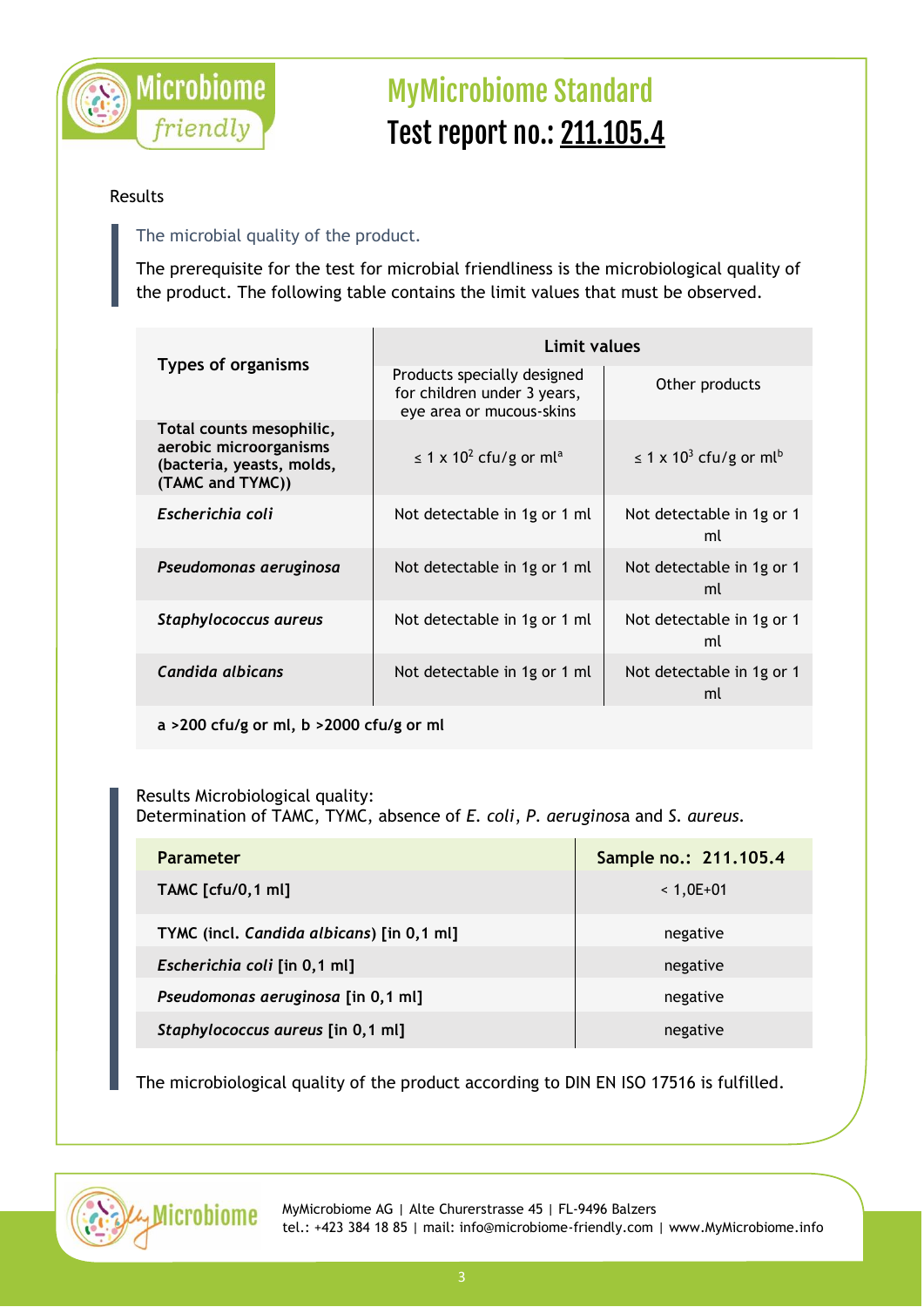

#### Results

The influence of the product on the natural, healthy skin balance.

A co-culture of *S. epidermidis* and *S. aureus* is incubated with the product. The ratio of the two microbes to each other is determined.

Determination of the bacterial count at time  $t = 15$  min.



|         | cfu/ml         |             | Ratio Product/ |       |
|---------|----------------|-------------|----------------|-------|
|         | S. epidermidis | S. aureus   | Control        | Grade |
| Control | $2.7E + 02$    | $5.7E + 01$ |                |       |
| Product | $8.3E + 01$    | $1.7E + 01$ | 1.0            | 1.0   |

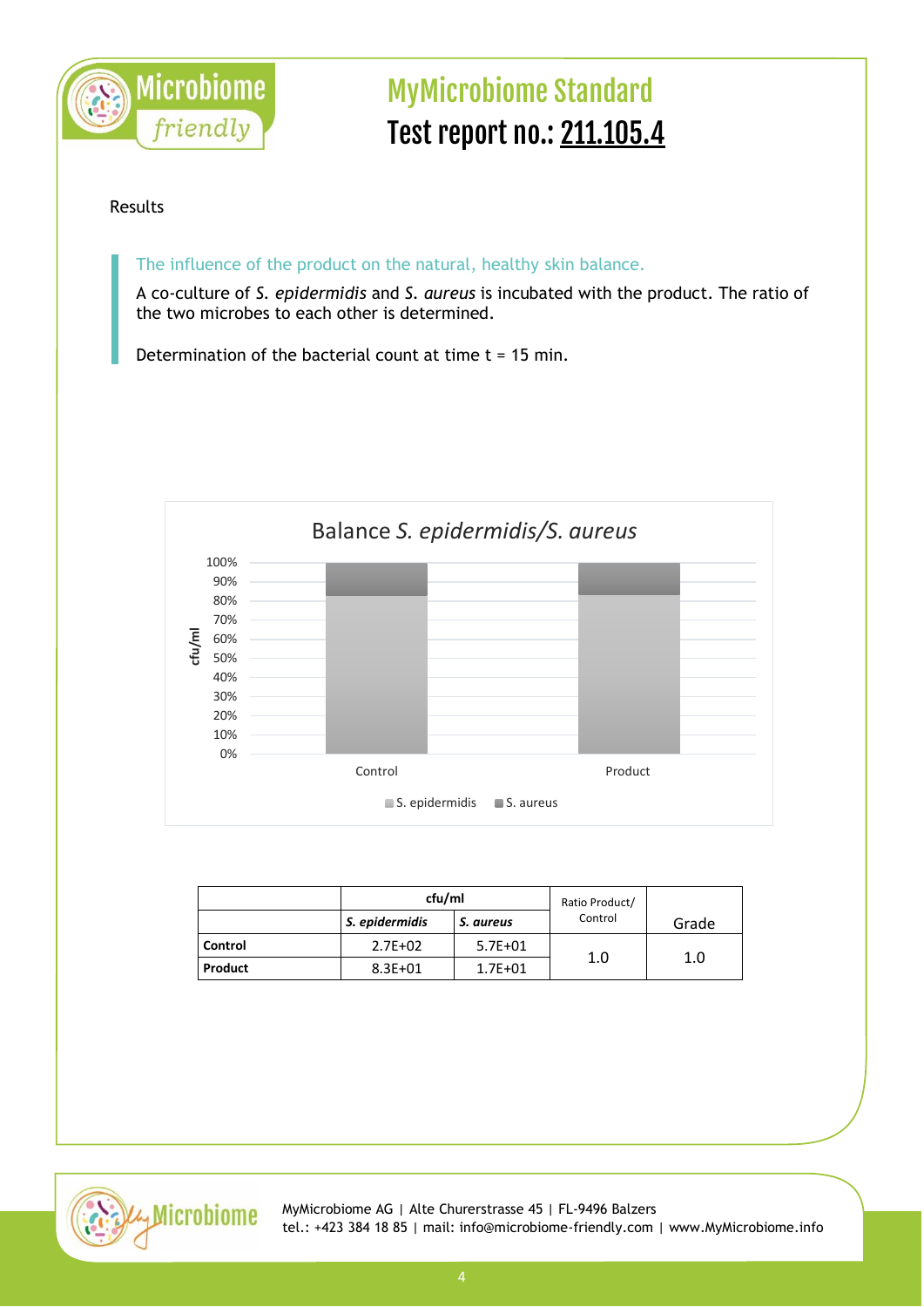

### Results – SCALP -

The influence of the product on the microbial diversity of the specific body region.

A co-culture of key organisms of the specific body region is incubated with the product for 15 min. The ratio of the bacteria compared to the control (PBS) is determined.



| <b>Key-Microbe</b> | $t =$   | 15 min      |               |
|--------------------|---------|-------------|---------------|
|                    | cfu/ml  |             | <b>Rating</b> |
| M. globosa         | Control | $7.4E + 03$ | 3             |
|                    | Product | $2.7E + 03$ |               |
| M. furfur          | Control | $1.3E + 03$ | 3             |
|                    | Product | $1.5E + 02$ |               |
| P. acnes           | Control | $3.9E + 03$ | 3             |
|                    | Product | $2.1E + 02$ |               |
| S. epidermidis     | Control | $9.9E + 02$ | 3             |
|                    | Product | $6.1E + 02$ |               |
| Overall rating:    |         | 3.0         |               |

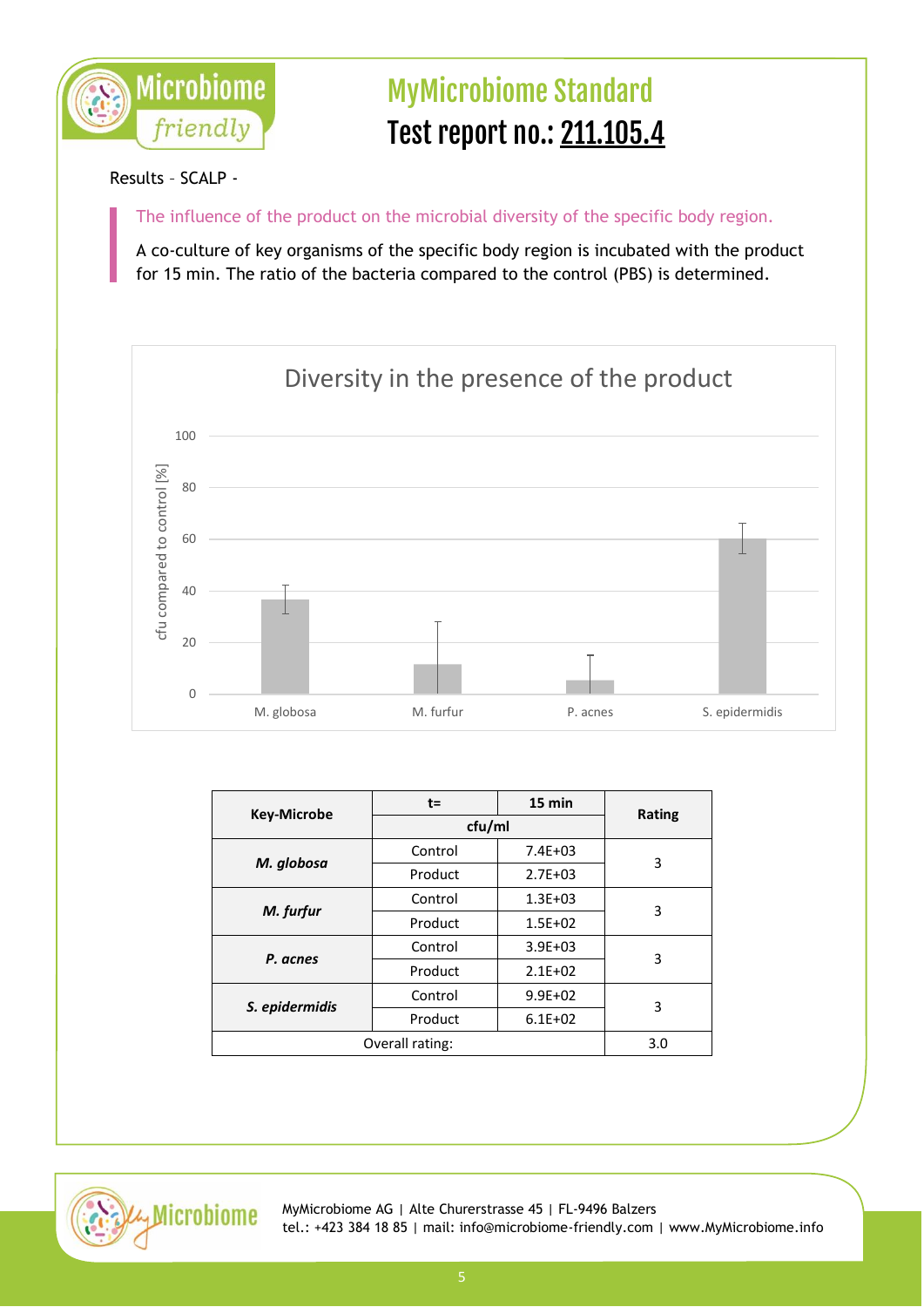

### Results – SCALP -

The influence of the product on the growth behavior of the microbes of the specific body region – directly.

The influence of the product on the growth of each individual microbe of the key organisms of the specific body region is investigated and put in relation to the control (PBS). Product contact with the microorganisms is directly.



| <b>Key-Microbe</b> | cfu /Plate |        | <b>Rating</b>  |
|--------------------|------------|--------|----------------|
| M. globosa         | Control    | 1322.7 | 2              |
|                    | Product    | 1220.0 |                |
| M. furfur          | Control    | 768.0  | 2              |
|                    | Product    | 558.7  |                |
| P. acnes           | Control    | 1240.0 | $\overline{2}$ |
|                    | Product    | 942.7  |                |
| S. epidermidis     | Control    | 785.3  | 2              |
|                    | Product    | 617.3  |                |
| Overall rating:    |            | 2.0    |                |

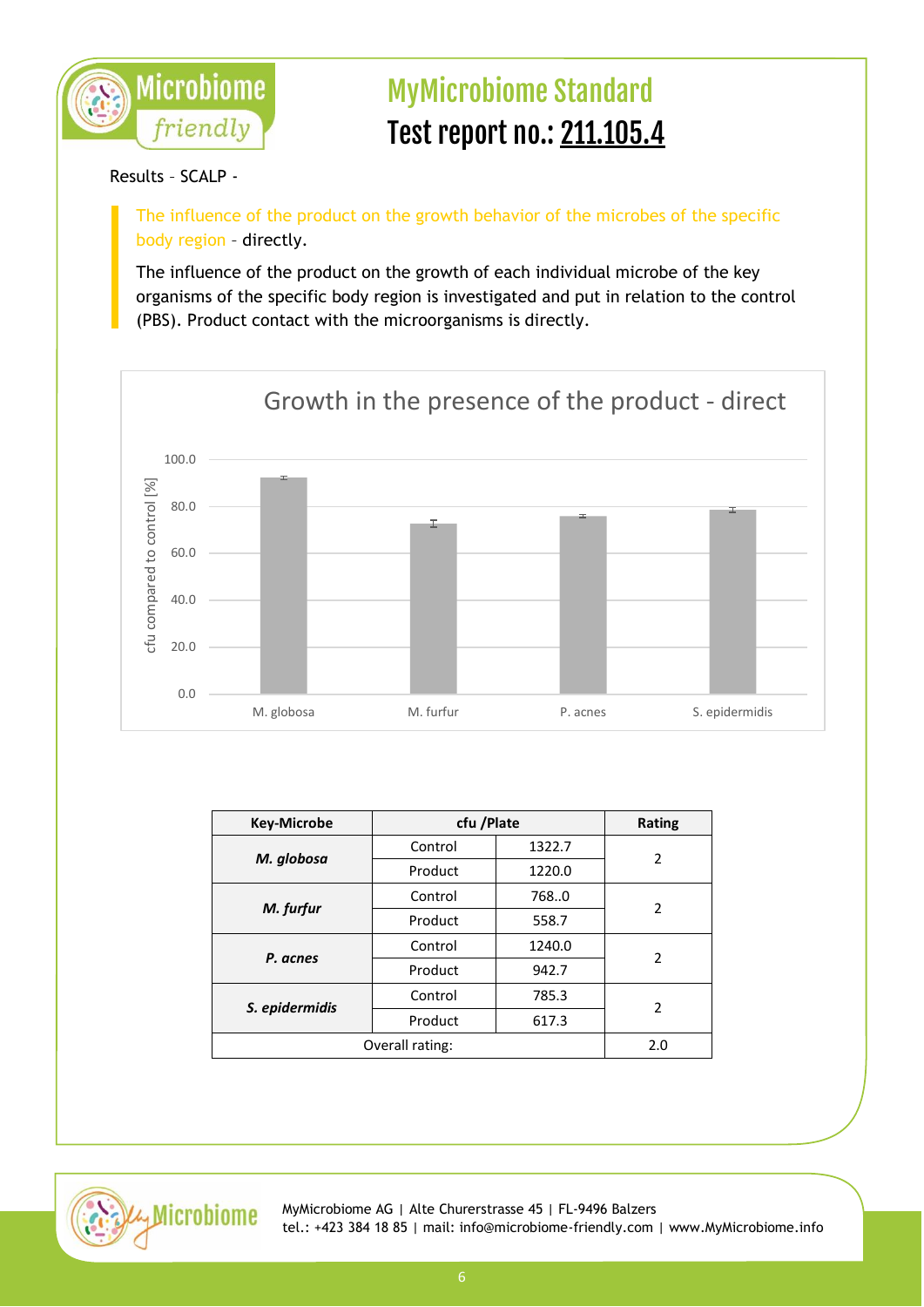

### Results – SCALP -

The influence of the product on the growth behavior of the microbes of the specific body region – indirectly.

The influence of the product on the growth of each individual microbe of the key organisms of the specific body region is investigated and put in relation to the control (PBS). The product contact to the microorganisms is indirect.



| <b>Key-Microbe</b> | cfu /Plate |        | <b>Rating</b> |
|--------------------|------------|--------|---------------|
| M. globosa         | Control    | 1340.0 |               |
|                    | Product    | 1302.7 | 1             |
| M. furfur          | Control    | 764.0  | 1             |
|                    | Product    | 768.0  |               |
| P. acnes           | Control    | 1258.7 | 1             |
|                    | Product    | 1208.0 |               |
| S. epidermidis     | Control    | 788.0  | 1             |
|                    | Product    | 786.7  |               |
| Overall rating:    |            | 1.0    |               |